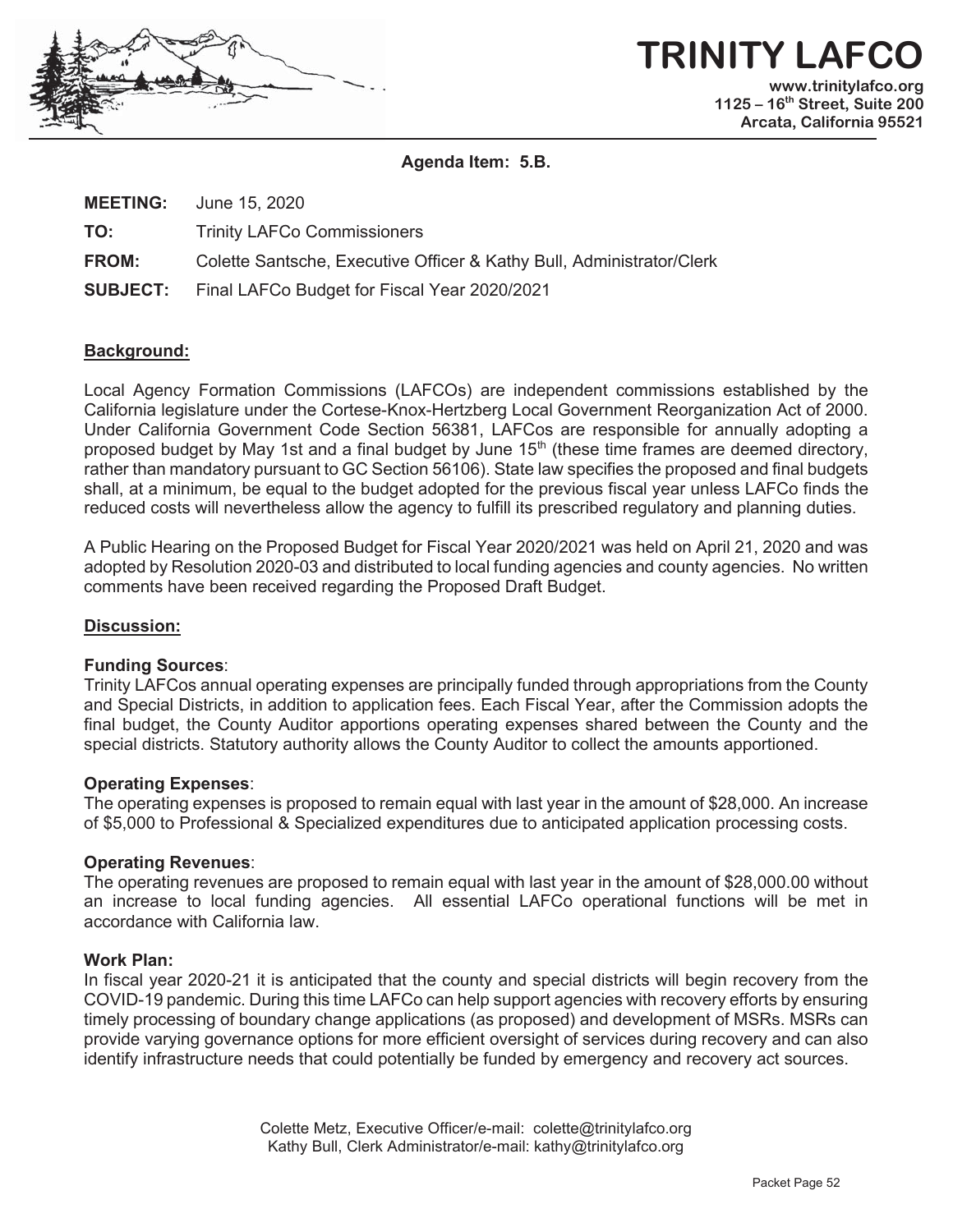The Proposed Budget for fiscal year 2020/2021 includes the following work plan:

| Trinity LAFCo Work Plan for FY 2020-21                        |                          |  |  |  |  |  |
|---------------------------------------------------------------|--------------------------|--|--|--|--|--|
| <b>Planning and Regulatory Activities</b>                     |                          |  |  |  |  |  |
| Hyampom CSD MSR/SOI Update                                    | <b>Priority Activity</b> |  |  |  |  |  |
| Lewiston CSD MSR/SOI Update                                   | <b>Priority Activity</b> |  |  |  |  |  |
| Trinity PUD MSR/SOI Update                                    | <b>Priority Activity</b> |  |  |  |  |  |
| Hayfork FPD MSR/SOI Update                                    | <b>Priority Activity</b> |  |  |  |  |  |
| Change of Organization/Reorganizations                        | As proposed              |  |  |  |  |  |
| Out of Agency Service Requests                                | As proposed              |  |  |  |  |  |
| <b>Agency Pre-application Meetings</b>                        | As needed                |  |  |  |  |  |
| <b>Administrative Activities</b>                              |                          |  |  |  |  |  |
| 2020-21 budget, claim forms, tracking                         | Ongoing                  |  |  |  |  |  |
| <b>Expiring Commissioner Terms in 2021</b>                    | Ongoing                  |  |  |  |  |  |
| Independent Special District Selection Committee Coordination | Ongoing                  |  |  |  |  |  |
| <b>Website Maintenance and Updates</b>                        | Ongoing                  |  |  |  |  |  |
| <b>Commission Policy Review and Revisions</b>                 | Ongoing                  |  |  |  |  |  |
| Commission Fee Structure for applications                     | As needed                |  |  |  |  |  |
| <b>GIS Boundary Mapping Updates</b>                           | As needed                |  |  |  |  |  |
| Respond to agency inquiries and provide technical assistance  | As needed                |  |  |  |  |  |
| Public information /communications                            | As needed                |  |  |  |  |  |

The budget and work plan provide for continuing MSR/SOI updates for four districts. Staff will continue to maintain and update the LAFCo website, as needed, with emphasis on providing additional educational and resource documents for commissioners and local agencies. There is also an opportunity to work with and provide information to districts on incorporating video conferencing and teleconferencing options for public meetings during the shelter in place order.

## **Recommendation:**

Staff recommends the Commission approve the Final Budget for Fiscal Year 2020/2021 referenced in Resolution 2020-05 and as outlined above with any requested changes and direct staff to forward the final budget to local funding agencies and County agencies. The Fiscal Year 2020/2021 Budget can be adopted and implemented without an increase in contributions from funding agencies while able to fulfill its regulatory and planning responsibilities.

Attachments: Trinity LAFCo Fiscal Year 2020/2021 Final Budget Resolution No. 2020-05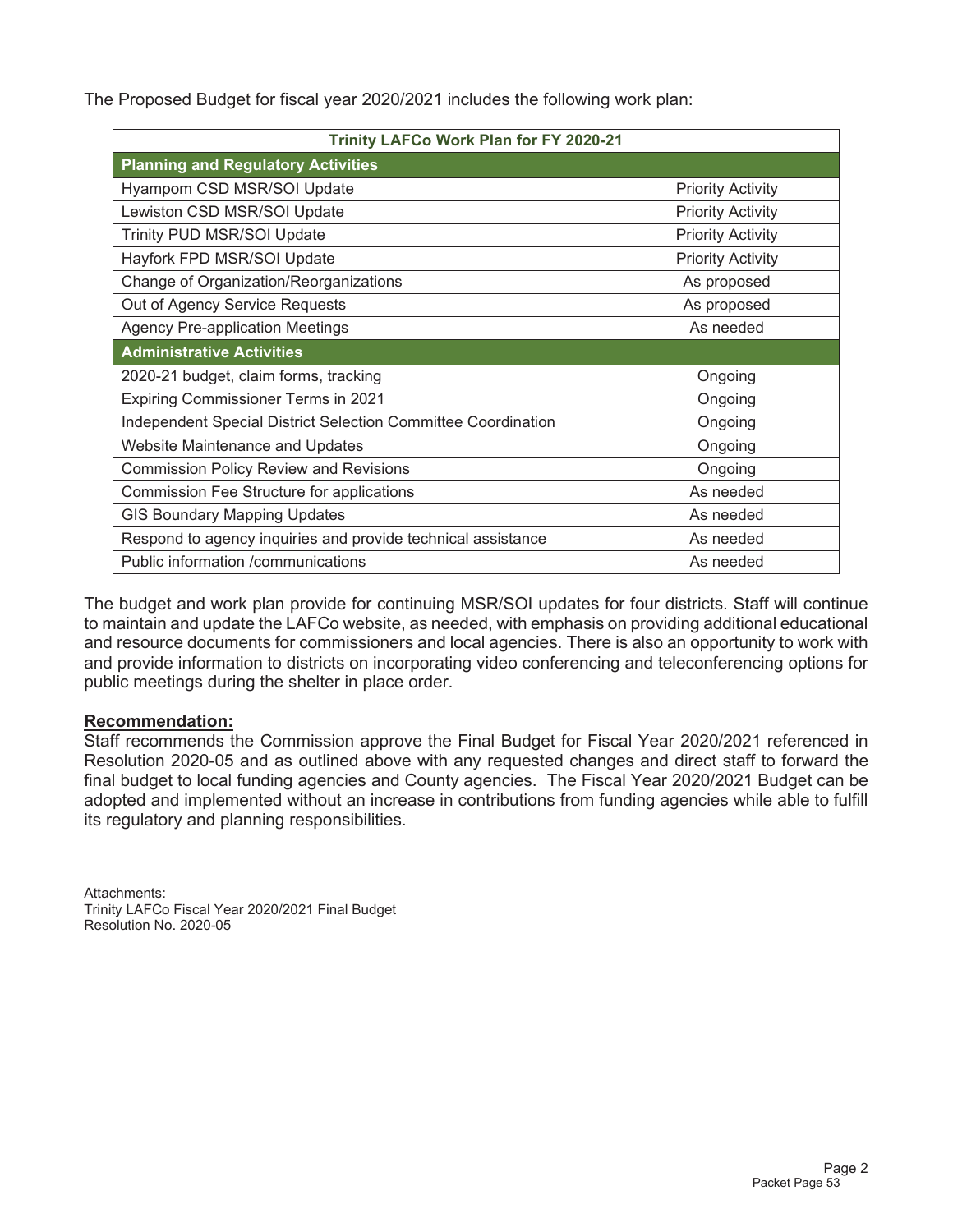# **Trinity LAFCo Budget**

#### Department No. 8270 Fund No. 270-0100

| <b>Categories</b>                       | Acct# | FY 2018/19<br><b>Adopted</b><br><b>Budget</b> | FY 2018/19<br><b>Year End</b><br><b>Actual</b> | FY 2019/20<br><b>Adopted</b><br><b>Budget</b> | FY 2019/20<br><b>YTD</b><br><b>Adjustments</b> | FY 2019/20<br><b>YTD (Q1-Q3)</b><br><b>Actual</b> | FY 2019/20<br><b>Budget</b><br><b>Variance</b> | FY 2020/21<br><b>FINAL</b><br><b>Budget</b> |
|-----------------------------------------|-------|-----------------------------------------------|------------------------------------------------|-----------------------------------------------|------------------------------------------------|---------------------------------------------------|------------------------------------------------|---------------------------------------------|
| <b>REVENUES:</b>                        |       |                                               |                                                |                                               |                                                |                                                   |                                                |                                             |
| Interest                                | 6601  |                                               | 1,963                                          |                                               |                                                | 1,048                                             | (1,048)                                        |                                             |
| LAFCo Fees (Applications)               | 8404  |                                               |                                                |                                               |                                                |                                                   |                                                | 5,000                                       |
| Cont From Other Agencies:               |       |                                               |                                                |                                               |                                                |                                                   | ٠                                              |                                             |
| County                                  | 9282  | 7,060                                         | 7,060                                          | 14,000                                        | 14,000                                         | 14,000                                            |                                                | 14,000                                      |
| <b>Indep Spec Districts</b>             | 9285  | 7,060                                         | 7,157                                          | 14,000                                        | 14,000                                         | 13,077                                            | 923                                            | 14,000                                      |
| <b>TOTAL Revenues</b>                   |       | $\mathfrak{S}$<br>14,120                      | $\frac{1}{3}$<br>16,180                        | 28,000<br>\$                                  | $\mathfrak{S}$<br>28,000                       | l \$<br>28,125                                    | $(125)$ \$                                     | 33,000                                      |
| <b>EXPENDITURES:</b>                    |       |                                               |                                                |                                               |                                                |                                                   |                                                |                                             |
| Memberships                             | 2240  | 925                                           | 925                                            | 1,500                                         | 1,500                                          | 1,075                                             | 425                                            | 1,500                                       |
| Office                                  | 2260  | 220                                           | 53                                             | 600                                           | 600                                            | 548                                               | 52                                             | 600                                         |
| Professional & Specialized:             | 2300  | 12,675                                        |                                                | 40,800                                        | 40,800                                         | 27,429                                            | 13,371                                         | 45,800                                      |
| - Staffing services                     |       |                                               |                                                | 15.000                                        | 25.000                                         | 19.040                                            | 5,960                                          | 25,000                                      |
| - MSR/SOI                               |       |                                               |                                                | 25.000                                        | 15.000                                         | 7,507                                             | 7,493                                          | 15,000                                      |
| - Applications                          |       |                                               |                                                |                                               |                                                | 600                                               | (600)                                          | 5,000                                       |
| - Legal Counsel                         |       |                                               |                                                | 500                                           | 500                                            |                                                   | 500                                            | 500                                         |
| - Web Service                           |       |                                               |                                                | 300                                           | 300                                            | 282                                               | 18                                             | 300                                         |
| <b>Publications &amp; Legal Notices</b> | 2500  | 300                                           | 522                                            | 500                                           | 500                                            | 737                                               | (237)                                          | 500                                         |
| <b>Transportation &amp; Travel</b>      | 2750  |                                               | ٠                                              | .500                                          | 1,500                                          | 406                                               | 1,094                                          | 1,500                                       |
| Training                                | 2756  | $\blacksquare$                                | ٠                                              |                                               |                                                |                                                   |                                                |                                             |
|                                         |       |                                               |                                                |                                               |                                                |                                                   |                                                |                                             |
| Contrib to Non LAF Agency               | 3200  | $\overline{\phantom{a}}$                      | $\sim$                                         | $\overline{\phantom{0}}$                      |                                                | ۰                                                 | ٠                                              |                                             |
| <b>Transfer Out</b>                     |       |                                               |                                                |                                               |                                                |                                                   |                                                |                                             |
| <b>TOTAL Expenditures</b>               |       | 14,120<br>\$                                  | 1,500<br>$\mathfrak{S}$                        | 44,900<br>$\mathfrak{S}$                      | 44,900<br>$\mathfrak{S}$                       | $\mathfrak{S}$<br>30,195                          | 14,705                                         | 49,900<br>$\mathfrak{S}$                    |
|                                         |       |                                               |                                                |                                               |                                                |                                                   |                                                |                                             |

Operating Difference - \$ 14,680 \$ (16,900) \$ (16,900) \$ (2,071) \$ *(14,829)* \$ (16,900) *(Negative Balance Indicates Use of Unrestricted Fund Balance)* `

#### **FUND BALANCE/RESERVES**

| Beginning Year Fund Balance        |          | 94.481 |  | 109.160 |  |  |
|------------------------------------|----------|--------|--|---------|--|--|
| Assigned/Designated Reserve Funds: | \$90,000 |        |  |         |  |  |
| Litigation Defense: S              | 60.000   |        |  |         |  |  |
| Special Legal Counsel:   \$ 10.000 |          |        |  |         |  |  |
| Unanticipated Sp. Studies:         | 20,000   |        |  |         |  |  |